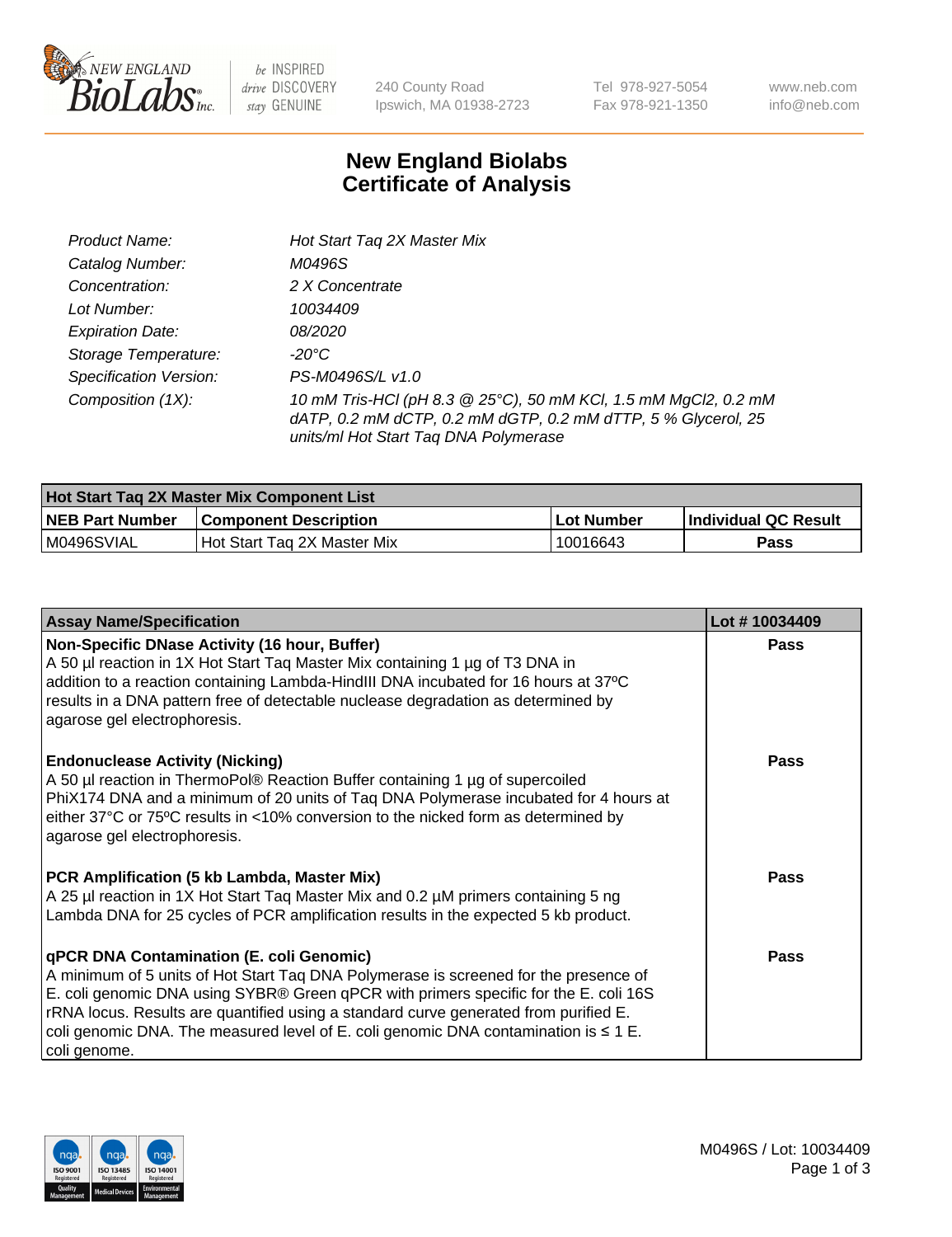

be INSPIRED drive DISCOVERY stay GENUINE

240 County Road Ipswich, MA 01938-2723 Tel 978-927-5054 Fax 978-921-1350 www.neb.com info@neb.com

| <b>Assay Name/Specification</b>                                                                                                                                                                                                                                                                                                                                                                                | Lot #10034409 |
|----------------------------------------------------------------------------------------------------------------------------------------------------------------------------------------------------------------------------------------------------------------------------------------------------------------------------------------------------------------------------------------------------------------|---------------|
| <b>Single Stranded DNase Activity (FAM-Labeled Oligo)</b><br>A 50 µl reaction in ThermoPol® Reaction Buffer containing a 10 nM solution of a<br>fluorescent internal labeled oligonucleotide and a minimum of 25 units of Taq DNA<br>Polymerase incubated for 30 minutes at either 37°C or 75°C yields <10% degradation<br>as determined by capillary electrophoresis.                                         | <b>Pass</b>   |
| Inhibition of Primer Extension (Hot Start, Radioactivity Incorporation)<br>A 50 µl primer extension assay in ThermoPol® Reaction Buffer in the presence of 200<br>µM dNTPs including [3H]-dTTP, containing 15 nM primed single-stranded M13mp18 with<br>2.5 units of Hot Start Taq DNA Polymerase incubated for 16 hours at 25°C yields > 95%<br>inhibition when compared to a non-hot start control reaction. | Pass          |
| PCR Amplification (Hot Start 2 kb Lambda DNA, Master Mix)<br>A 50 µl reaction in 1X Hot Start Taq Master Mix and 0.2 µM primers containing 20 pg<br>Lambda DNA and 100 ng Human Genomic DNA for 30 cycles of PCR amplification results<br>in an increase in yield of the 2 kb Lambda product and a decrease in non-specific<br>genomic bands when compared to a non-hot start control reaction.                | Pass          |
| <b>Phosphatase Activity (pNPP)</b><br>A 200 µl reaction in 1M Diethanolamine, pH 9.8, 0.5 mM MgCl2 containing 2.5 mM<br>p-Nitrophenyl Phosphate (pNPP) and a minimum of 100 units of Taq DNA Polymerase<br>incubated for 4 hours at 37°C yields <0.0001 unit of alkaline phosphatase activity<br>as determined by spectrophotometric analysis.                                                                 | Pass          |
| <b>Protein Purity Assay (SDS-PAGE)</b><br>Taq DNA Polymerase is ≥ 99% pure as determined by SDS-PAGE analysis using Coomassie<br>Blue detection.                                                                                                                                                                                                                                                               | <b>Pass</b>   |
| <b>RNase Activity (Extended Digestion)</b><br>A 10 µl reaction in NEBuffer 4 containing 40 ng of a 300 base single-stranded RNA<br>and a minimum of 1 µl of Hot Start Taq 2X Master Mix is incubated at 37°C. After<br>incubation for 4 hours, >90% of the substrate RNA remains intact as determined by<br>gel electrophoresis using fluorescent detection.                                                   | Pass          |

This product has been tested and shown to be in compliance with all specifications.